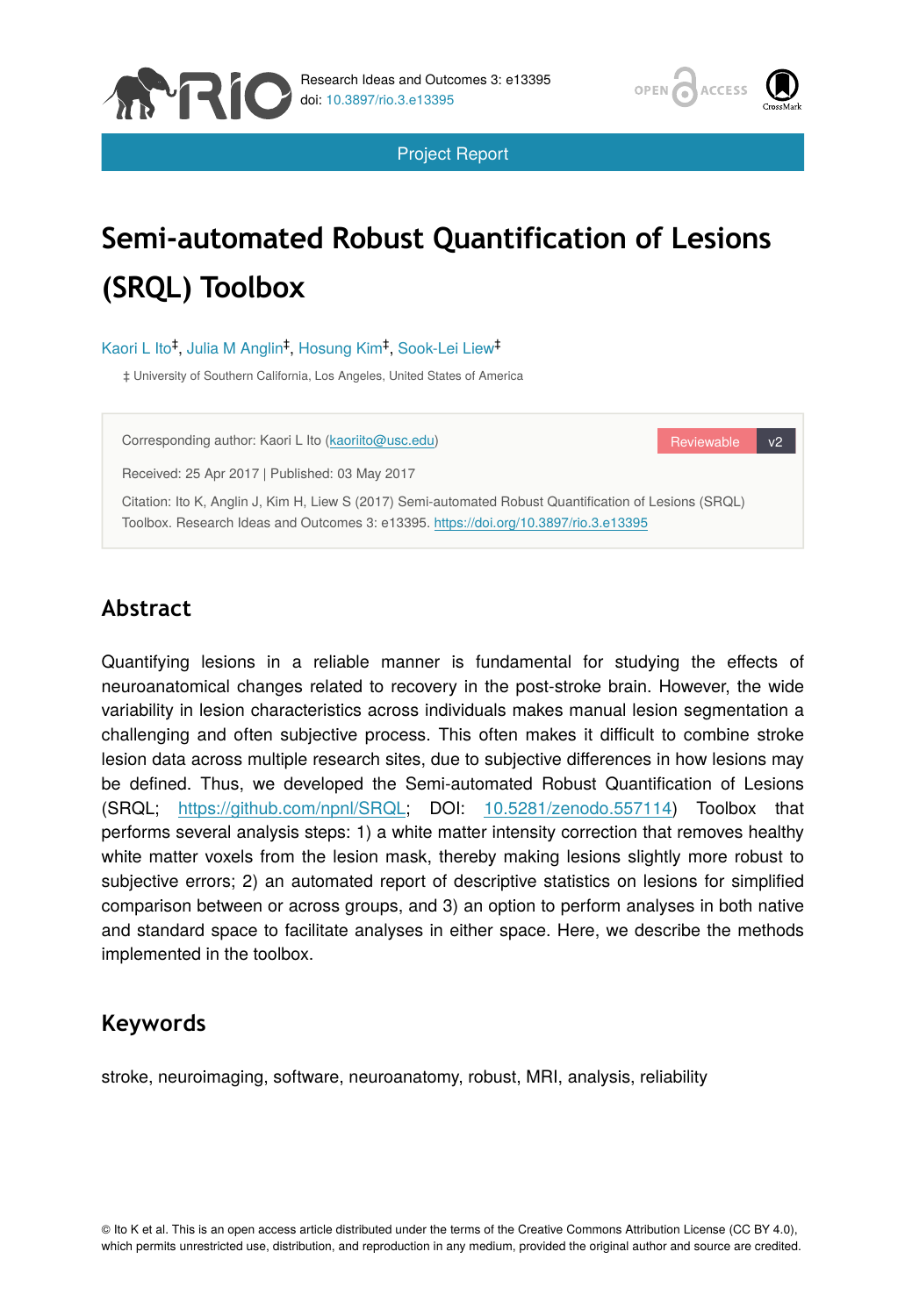#### **Introduction**

In stroke neuroimaging research, reliable lesion quantification is important for performing statistical analyses relating brain changes to behavior after stroke. Specific lesion characteristics (e.g., stroke volume, type of tissues involved, and location) can provide information about inter-individual differences in post-stroke neuroanatomy. However, as conventional practice for lesion segmentation involves tedious manual tracing of lesions from structural brain images, potential inconsistencies can arise due to subjective differences in the way lesions and healthy tissue are each defined. This would be particularly problematic for large, multisite collaborative efforts that involve training of numerous individuals segmenting lesions. To improve the precision of lesion identification, we aimed to develop a reliable, user-friendly toolbox to increase the reproducibility of expert lesion segmentation and to capture lesion characteristics for statistical analysis across individuals. Here, we present the Semi-automated Robust Quantification of Lesions (SRQL; [https://github.com/npnl/SRQL;](https://github.com/npnl/SRQL) DOI: [10.5281/zenodo.557114\)](https://doi.org/10.5281/zenodo.557114) Toolbox.

## **Method**

The SRQL toolbox incorporates three important features to make lesion analyses more precise: (1) a semi-automated white matter intensity correction, (2) a report of descriptive statistics on lesions, such as lesion volume and lesion-to-brain volume ratio, and (3) an option to convert the lesion segmentation in native space to stereotaxic space. In this way, we are able to improve the precision and reporting of lesion segmentations.

#### **White Matter Intensity Correction**

A semi-automated white matter intensity correction was implemented to remove healthy white matter voxels that may have been inadvertently included in manual lesion segmentations (see Fig. 1 for pipeline). This correction was modified from an approach used by Burke and colleagues (Burke et al. 2014, Riley et al. 2011) to adjust lesion masks based on white matter intensity. This correction can increase the reproducibility of lesion segmentation across sites by defining the intensity range of healthy white matter voxels in the contralesional hemisphere and removing the voxels that are within this range from the lesion mask.

For each individual subject, a white matter mask is manually created in addition to the lesion segmentation. The white matter mask is a region of interest (ROI; average volume =  $670±140$  mm<sup>3</sup>) manually drawn on three contiguous slices from the coronal, sagittal, and horizontal planes within the healthy white matter area of the contralesional hemisphere. Both the white matter and lesion masks are then converted into binarized files. The binarized white matter mask is overlaid on the subject's T1 structural image to obtain a mean and standard deviation of the image intensity value within the region of the white matter mask. Next, the intensity of the subject's T1 structural image is applied to the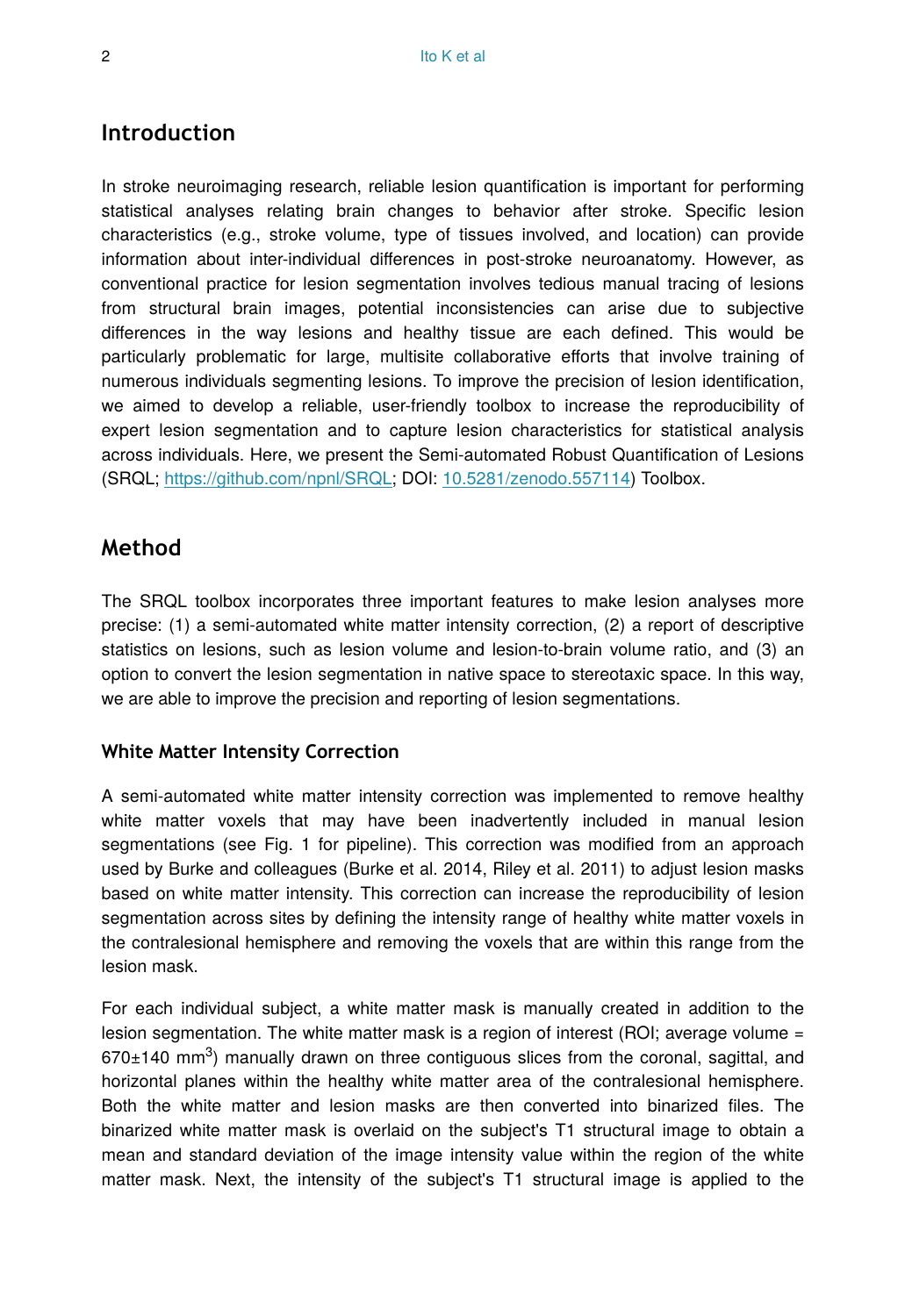binarized lesion mask to create a T1-weighted lesion mask. The value of the mean +/- one standard deviation of the white matter intensity is calculated, and applied as threshold values on the T1-weighted lesion mask. This removes voxels within the lesion mask that are within the normal intensity range of healthy white matter for that individual. Lastly, the white matter adjusted lesion mask within the subject's file is binarized as the final lesion mask for that subject.



#### **Descriptive Lesion Statistics**

The SRQL toolbox additionally outputs a single descriptive lesion database file, organized by dataset (group) and subject. For each subject, the following descriptive statistics on white matter corrected lesions are reported and stored into the lesion database file: the hemisphere of the lesion (left or right), the lesion volume ( $mm<sup>3</sup>$ ), the total (skull-stripped) brain volume ( $mm<sup>3</sup>$ ), and the percentage of lesion volume to total brain volume. These measurements are calculated using FSL's *fslstats* (Jenkinson et al. 2012) command. Specifically, the lateralization of the lesion is determined by extracting the x-coordinate of the center of the lesion (where a positive x-coordinate indicates a right hemisphere lesion, and a negative value indicates a left hemisphere lesion).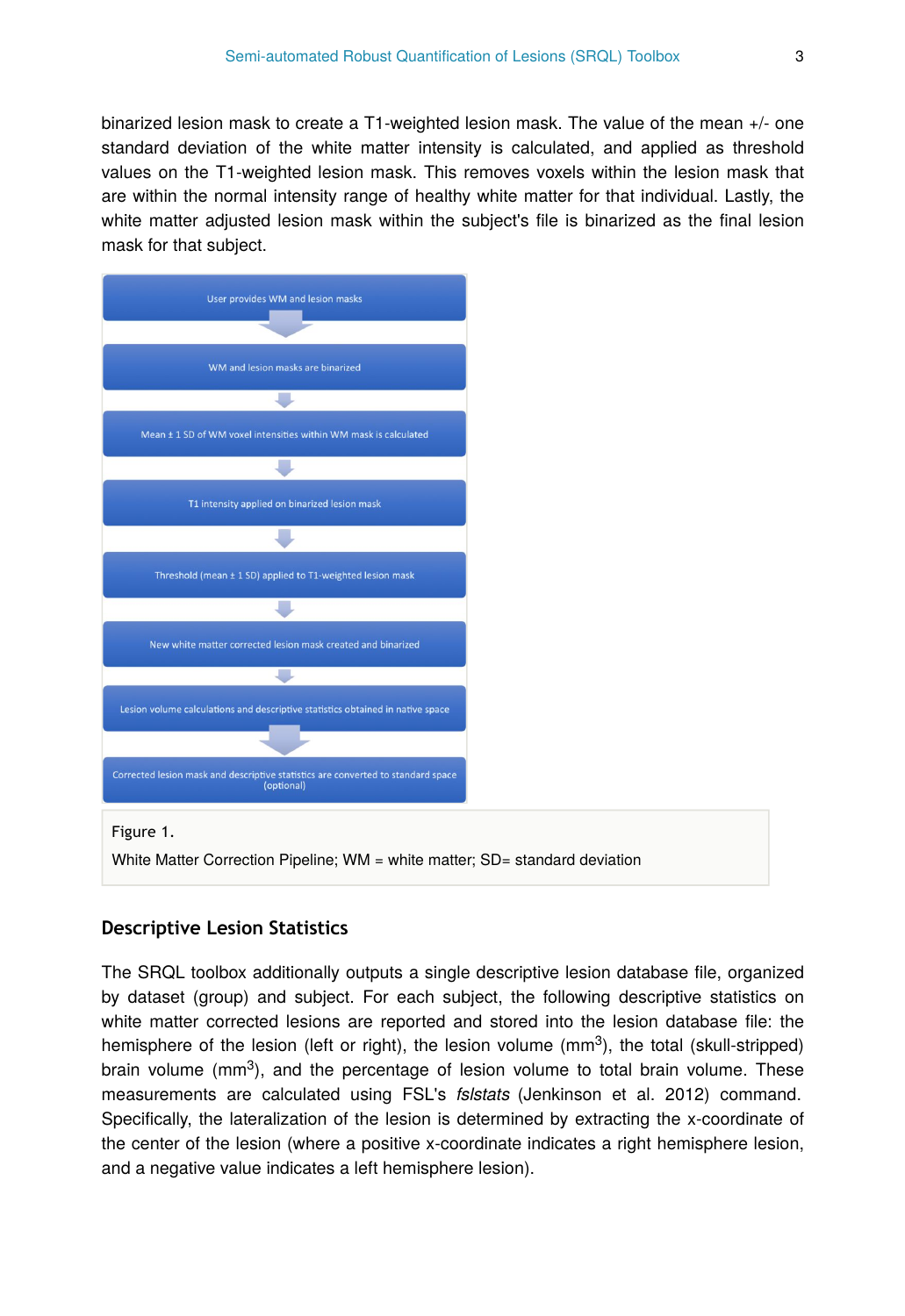#### **Registration to Standard Space**

Finally, we implemented an option to convert the outputs (the adjusted lesion mask file and descriptive statistics) into standard space. As registration to stereotaxic space is computationally expensive, we elected to make this an optional feature for users who wish to compare lesion data across multiple subjects. To do this, the toolbox uses FSL's *FLIRT* toolbox (Jenkinson and Smith 2001, Jenkinson et al. 2002) to register each skull-stripped brain to a user-selected space template. If users have already completed this step, they can instead use their own transformation matrix file and standardized brain image files. The toolbox then transforms each subject's adjusted lesion mask to the template space using the previously computed matrix. Lastly, descriptive statistics as described above are calculated in stereotaxic space and reported in the lesion database file.

## **Results**

We initially tested the SRQL toolbox on a single stroke subject's anatomical scan (Fig. 2A). We applied our toolbox to the hand-traced lesion segmentation mask (*Fig. 2*B); Figure 2C shows the removal of healthy white matter voxels, of which the intensity range was defined using the proposed method.



#### Figure 2.

Testing of SRQL toolbox on a single lesion mask. A. The stroke subject's T1 anatomical scan; B. The original lesion mask in red; C. the overlayed purple mask is the lesion segmentation after white matter intensity correction. As shown here, voxels considered to be in the healthy range have been removed by the SRQL toolbox.

We then tested the SRQL toolbox on datasets from two different sites totaling sixty subjects. Our script successfully ran on the two datasets, and our visual inspection matched the automated hemispheric categorization of each lesion. We also computed the total number of voxels removed from the original lesion volume, which was on average 4.19 ±12.19%. In other words, for each brain, approximately 4% of voxels fell within the healthy white matter range and were subsequently removed.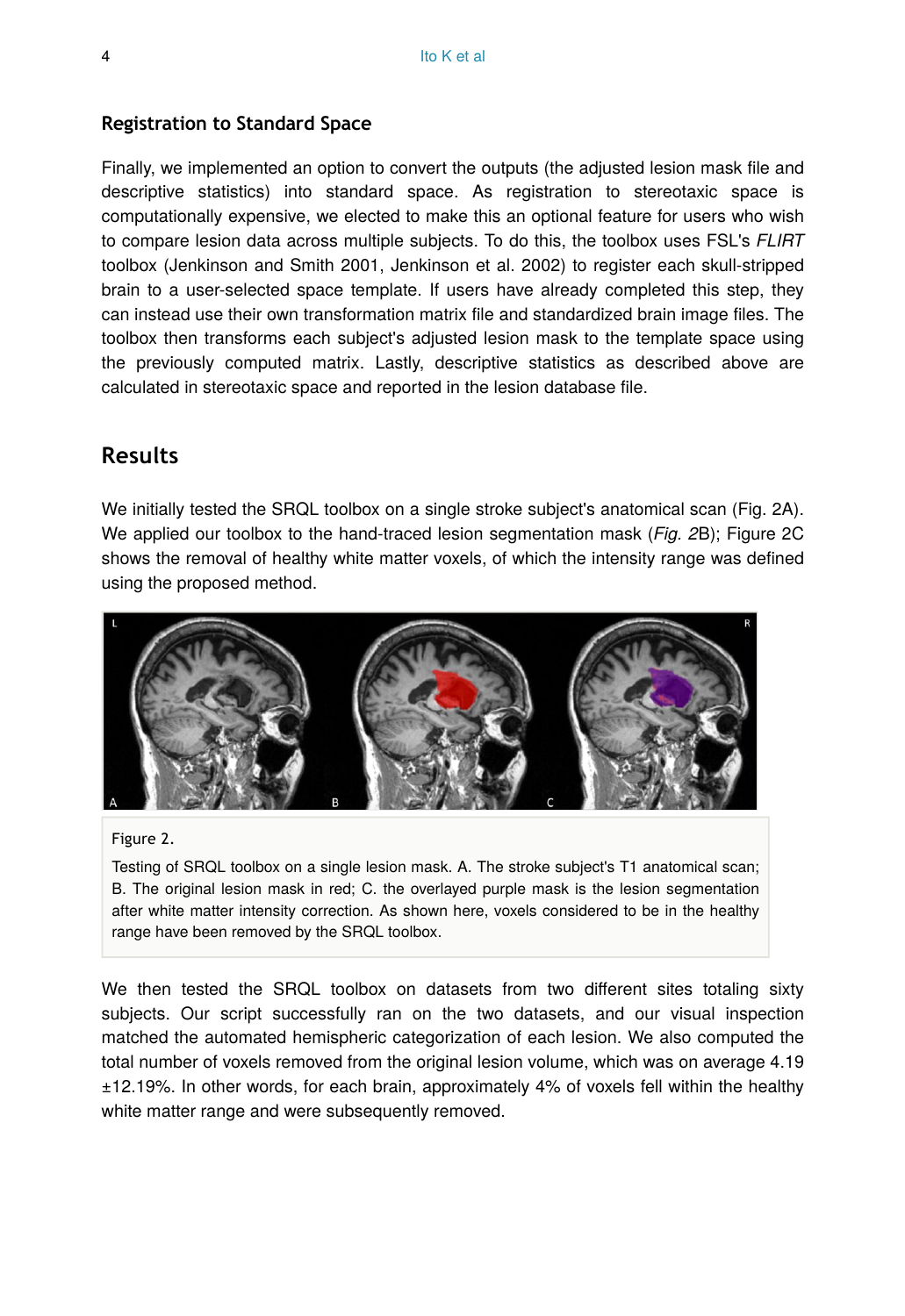# **Conclusion**

We developed the SRQL toolbox to improve the reliability of manual tracings and subsequently optimize the quantification of lesions across research sites. This toolbox has the ability to perform statistical analysis on lesions across multiple datasets by improving the expert's lesion mask with white matter adjustment and reporting descriptive lesion statistics in both the original image space and stereotaxic space. By increasing the precision of lesion quantification, the SRQL toolbox lays groundwork for making greater clinical insights, such as through lesion-overlap approaches (Riley et al. 2011) and voxelbased lesion symptom mapping (Bates et al. 2003).

Future directions for the toolbox include: (1) automating the creation of each subject's white matter mask using the intensity histogram of the subject's structural image, (2) facilitating a report of group statistics on lesion data, and (3) automatically creating a lesion overlap map for visual inspection of overlapping lesion tissue across individuals.

# **Acknowledgements**

The authors would like to thank the organizers and attendees of Brainhack LA, our research participants, and collaborators for their contributions.

## **Author contributions**

KLI, JMA, & S-LL developed the software, performed tests, and wrote the report. HK advised the evaluation design, provided the tools for evaluation, and edited the report.

## **Conflicts of interest**

We have no conflicts of interest to declare.

## **References**

- Bates E, Wilson S, Saygin AP, Dick F, Sereno M, Knight R, Dronkers N (2003) Voxelbased lesion–symptom mapping. Nature Neuroscience<https://doi.org/10.1038/nn1050>
- Burke E, Dodakian L, See J, McKenzie A, Riley J, Le V, Cramer S (2014) A multimodal approach to understanding motor impairment and disability after stroke. Journal of Neurology 261 (6): 1178‑1186.<https://doi.org/10.1007/s00415-014-7341-8>
- Jenkinson M, Smith S (2001) A global optimisation method for robust affine registration of brain images. Medical Image Analysis 5 (2): 143‑156. [https://doi.org/10.1016/](https://doi.org/10.1016/s1361-8415(01)00036-6) [s1361-8415\(01\)00036-6](https://doi.org/10.1016/s1361-8415(01)00036-6)